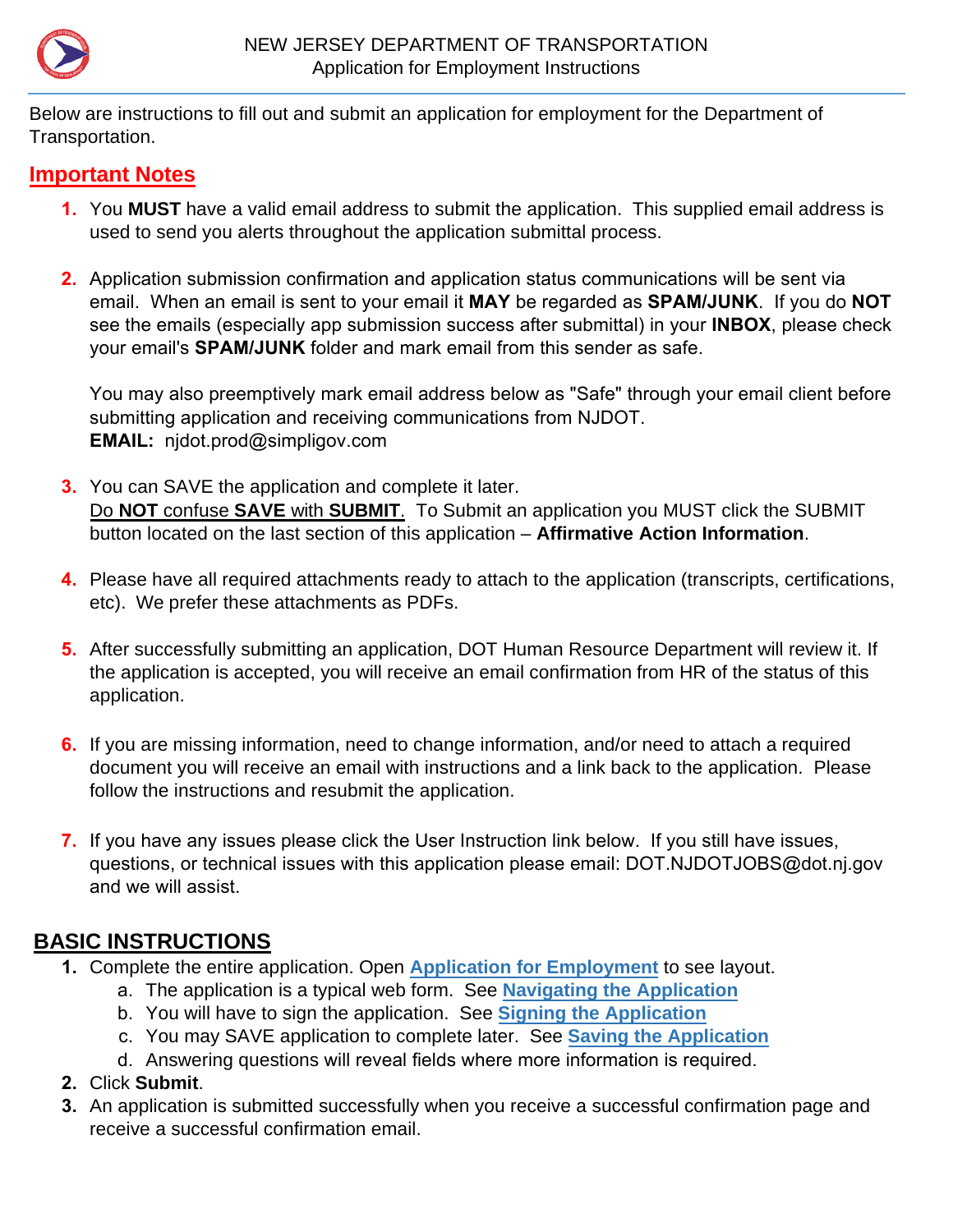### <span id="page-1-0"></span>**Navigating the application**

This application has sections/tabs across the top. You can navigate these sections by clicking the headings



You can also click NEXT/BACK buttons located at the bottom of each section.



To see complete application layout: Open **[Application for Employment](https://www.state.nj.us/transportation/about/employ/pdf/DOT_HR_Application_User_Instructions_AppLayout.pdf)**

## **Saving the application**

You can save the application to be filled out at a later time if you can't complete it. The SAVE button is located at the bottom of each section.

#### **To Save the Application:**

**1.** Click the SAVE button located at the bottom of each section. (Clicking the SAVE button will SAVE the entire application and any attachments you may have attached)



**2.** This will bring up the SAVE dialog box.

| <b>Workflow Info</b>  |                                                                                                                                                      |
|-----------------------|------------------------------------------------------------------------------------------------------------------------------------------------------|
|                       | Form has been saved. To view saved workflow - follow this link.<br>To send this link to your email address, fill in your email below and click Send. |
| <b>Email Address:</b> |                                                                                                                                                      |
|                       | Send<br><b>Continue Editing</b>                                                                                                                      |

- **3.** Provide an email address.
- **4.** Click SEND on the dialog box.
- **5.** This will send an email to the provided email address. The email will contain a link back to the application.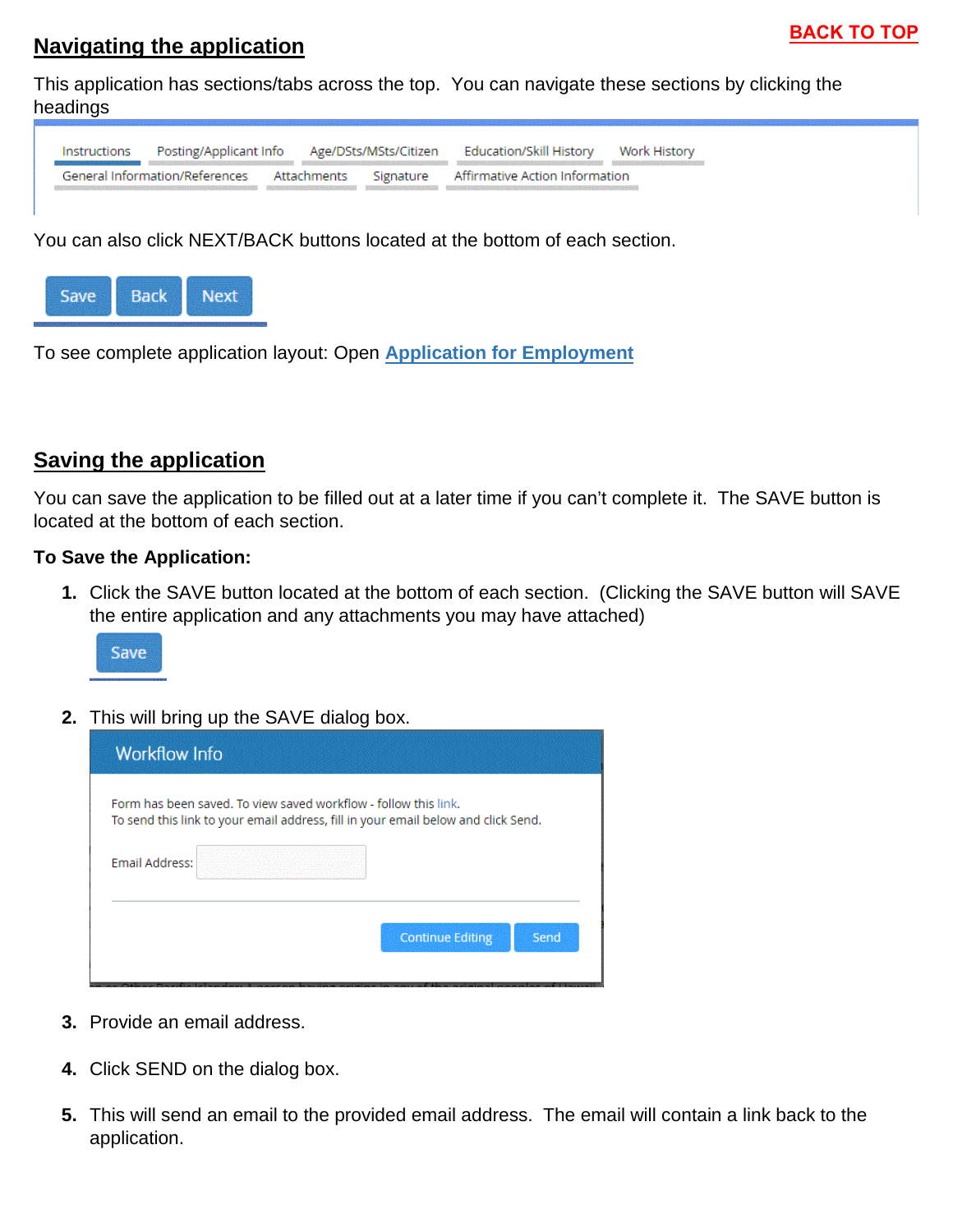<span id="page-2-0"></span>**NOTE**: The saved application will be available for a period of time. If for some reason the saved application becomes un-available, you will have to create a new application.

**NOTE**: If you decide not to save the application with dialog box please click **Continue Editing.**

#### **Signing the application**

The recommended way to sign the application is to type in a signature. The signature box is located on the signature tab:

| <b>Instructions</b>                     | Posting/Applicant Info<br>Age/DSts/MSts/Citizen                                                                                                | Education/Skill History<br>Work History                                                                                                                                                                                                                                                                    |
|-----------------------------------------|------------------------------------------------------------------------------------------------------------------------------------------------|------------------------------------------------------------------------------------------------------------------------------------------------------------------------------------------------------------------------------------------------------------------------------------------------------------|
| General Information/References          | Attachments<br>Signature                                                                                                                       | Affirmative Action Information                                                                                                                                                                                                                                                                             |
|                                         |                                                                                                                                                |                                                                                                                                                                                                                                                                                                            |
|                                         |                                                                                                                                                |                                                                                                                                                                                                                                                                                                            |
| Signature                               |                                                                                                                                                |                                                                                                                                                                                                                                                                                                            |
|                                         |                                                                                                                                                |                                                                                                                                                                                                                                                                                                            |
|                                         | I understand that if I plan to engage in other business or employment while working for the State in any of its Departments or Agencies, prior | approval will be necessary before accepting employment since there may be restrictions in accordance with the New Jersey Conflicts of Interest Law                                                                                                                                                         |
|                                         | and/or the State, Department or Agency Code of Ethics.                                                                                         |                                                                                                                                                                                                                                                                                                            |
|                                         |                                                                                                                                                |                                                                                                                                                                                                                                                                                                            |
|                                         |                                                                                                                                                | I authorize my former employers to release any information they may have concerning my employment record and I release the State of New Jersey<br>and all previous employers listed above from all liability whatsoever that may issue from securing this information. I further authorize representatives |
|                                         |                                                                                                                                                | of this agency to verify any and all information contained in this application, including education, and to review any and all criminal history, military                                                                                                                                                  |
| and disciplinary records of any source. |                                                                                                                                                |                                                                                                                                                                                                                                                                                                            |
|                                         | I CERTIFY that the information on this application is complete and accurate, to the best of my knowledge. I understand that any misleading or  |                                                                                                                                                                                                                                                                                                            |
|                                         | incorrect information may render this application void and be just cause for immediate termination if employed.                                |                                                                                                                                                                                                                                                                                                            |
|                                         |                                                                                                                                                |                                                                                                                                                                                                                                                                                                            |
|                                         |                                                                                                                                                |                                                                                                                                                                                                                                                                                                            |
| Signature                               |                                                                                                                                                |                                                                                                                                                                                                                                                                                                            |
|                                         |                                                                                                                                                |                                                                                                                                                                                                                                                                                                            |
|                                         |                                                                                                                                                |                                                                                                                                                                                                                                                                                                            |
|                                         |                                                                                                                                                |                                                                                                                                                                                                                                                                                                            |
|                                         |                                                                                                                                                |                                                                                                                                                                                                                                                                                                            |
|                                         |                                                                                                                                                |                                                                                                                                                                                                                                                                                                            |
| Signer's Name                           | Upload<br><b>Type Draw</b><br>Clear                                                                                                            |                                                                                                                                                                                                                                                                                                            |
|                                         |                                                                                                                                                |                                                                                                                                                                                                                                                                                                            |
| Date Signed                             |                                                                                                                                                |                                                                                                                                                                                                                                                                                                            |
| 01/07/2019                              |                                                                                                                                                |                                                                                                                                                                                                                                                                                                            |
|                                         |                                                                                                                                                |                                                                                                                                                                                                                                                                                                            |
|                                         | <b>Back</b><br>Save                                                                                                                            | <b>Next</b>                                                                                                                                                                                                                                                                                                |

#### **To Type a Signauture**

**1.** Type in name in the text box below Signature Box.

FirstName LastName Type